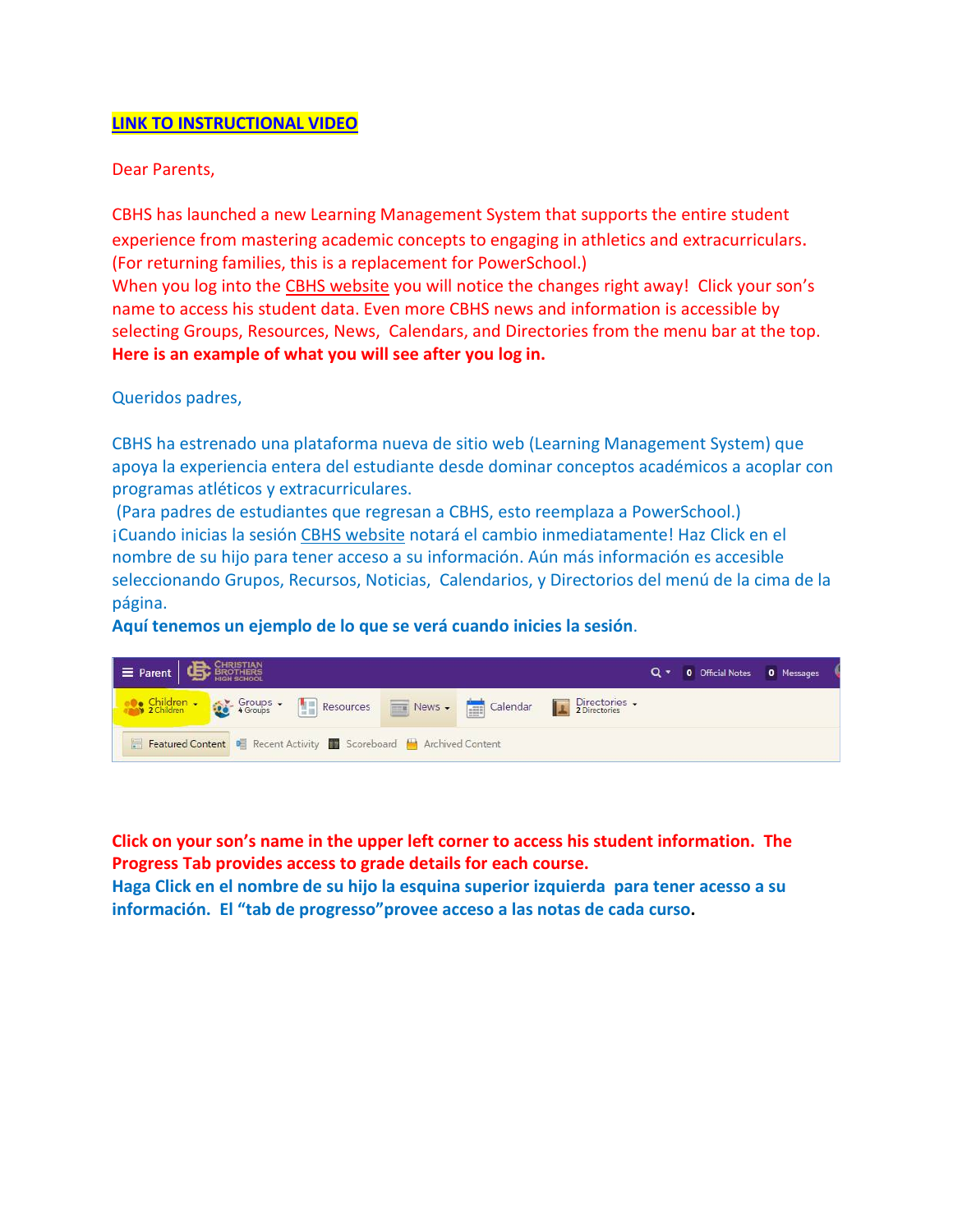| William<br>Send message                                                                            | s.<br>$\sim 10^{-1}$                                                                |                                                                                 |             |  |  |
|----------------------------------------------------------------------------------------------------|-------------------------------------------------------------------------------------|---------------------------------------------------------------------------------|-------------|--|--|
| Schedule<br><b>Assignments</b><br><b>Progress</b><br>Select Grade:<br>11<br>$\overline{\mathbf v}$ | <b>Official Notes</b><br>Conduct<br><b>Contact Card</b>                             |                                                                                 |             |  |  |
| Performance<br>$\mathcal{N}_{\rm b}$                                                               | Conduct                                                                             | Attendance Summary<br>×                                                         |             |  |  |
| Performance data not currently available.                                                          | $\Box$<br><b>Total points for Fall Term</b>                                         | $\Omega$<br>Absences<br><b>View History</b>                                     | View Totals |  |  |
| Courses                                                                                            |                                                                                     |                                                                                 |             |  |  |
| Grades: +<br>Term:<br>Fall Term<br>Spring Term                                                     |                                                                                     |                                                                                 |             |  |  |
| AP US History - 06 (6)<br>Room 313   Fall Term   High School                                       | <b>Assignments</b><br>--<br>Due Today<br>Ω<br>Assigned Today<br>$\circ$<br>o Active | See grade detail<br><b>Susan Hines</b><br>shines@cbhs.org<br>Message            |             |  |  |
| English III - 07 (7)<br>Room 307   Fall Term   High School                                         | <b>Assignments</b><br>o Due Today<br>Assigned Today<br><b>B</b> Active              | <b>Lindsey Neuman</b><br>See grade detail<br>Ineuman@cbhs.org<br><b>MAGGACO</b> |             |  |  |

This is what you see when you select Assignments. There are several options for customizing your view.

Click "Grid" for a calendar-type view. Filter by day/week/month or range of dates. Sort by Class, Type of Assignment, Due Date, etc.

**This is the "List" view for today's active assignments.**

Esto es lo que se ve cuando uno selecciona lo debido de cada clase. Hay varias opciones de ver cada página. Haz click en "Grid"para ver la forma de calendario

Puedes filtrar por día/semana/mes o rango de fechas. Puedes ordenar por clase, tipo de asignación, fecha límite, etc.

**Esta vista de "list" es para las asignaciones de hoy.**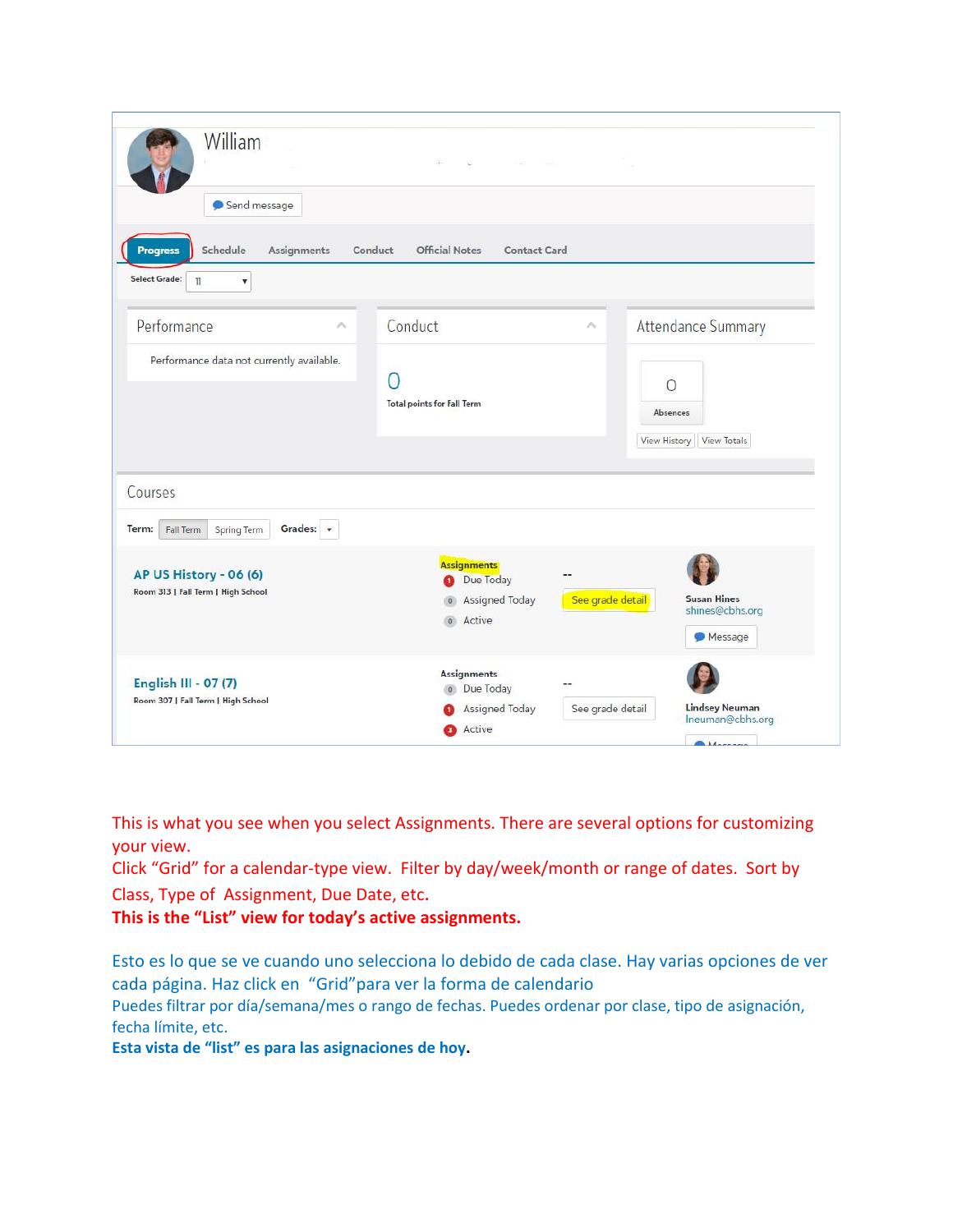|                               |                      | Send message |                     |                 |                                              |                                     |                     |           |           |                 |                |           |        |
|-------------------------------|----------------------|--------------|---------------------|-----------------|----------------------------------------------|-------------------------------------|---------------------|-----------|-----------|-----------------|----------------|-----------|--------|
| Progress                      | Schedule             |              | <b>Assignments</b>  |                 | <b>Official Notes</b><br>Conduct             |                                     | <b>Contact Card</b> |           |           |                 |                |           |        |
| Assignments                   |                      |              |                     |                 |                                              |                                     |                     |           |           |                 |                |           |        |
|                               |                      |              |                     |                 | Monday, August 12, 2019                      |                                     |                     |           |           |                 |                |           |        |
| Today<br>$\,<$<br>$\,$        | Day                  | Week         | Month               | Range -         |                                              |                                     |                     |           |           | <b>III</b> Grid | $\blacksquare$ | ٥         | $\Box$ |
| Assigned                      | Active<br><b>Due</b> |              |                     |                 |                                              |                                     |                     |           |           |                 |                |           |        |
| $\triangle$ Class<br>$F$ Type |                      |              | $\triangle$ Details |                 |                                              | $\triangleq$ Due<br><b>O</b> Assign |                     |           |           |                 |                |           |        |
| Honors Chemistry - 03         |                      | Test         |                     |                 | PRE-LAB - Endothermic & Exothermic Reactions |                                     |                     | 8/12/2019 |           |                 | 8/13/2019      |           |        |
| Honors Chemistry - 03         | <b>Homework</b>      |              |                     | Vocabulary - 03 |                                              |                                     | 8/9/2019            |           | 8/16/2019 |                 |                |           |        |
| English III - 07              |                      | Classwork    |                     |                 | Dr. Jekyl & Mr. Hyde Test                    |                                     |                     | 8/9/2019  |           | 8/16/2019       |                |           |        |
| Honors Alg II/ Trig - 05      |                      | Homework     |                     |                 | Return your SIGNED Classroom Policy          |                                     |                     | 8/9/2019  |           |                 | 8/12/2019      |           |        |
| AP US History - 06            |                      | Homework     |                     |                 | Ch. 1 Reading                                |                                     |                     |           |           | 8/9/2019        |                | 8/12/2019 |        |
| English III - 07              | Classwork            |              |                     |                 | Introduction Collage<br>Online Submission    |                                     |                     |           | 8/8/2019  |                 |                | 8/13/2019 |        |

**This is another view of Assignments, customized by Grid view, current week, and Assignments Due:**

**Esto es otra vista de asignaciones, personalizado por la vista "grid" semana actual, y asignaciones debidas:**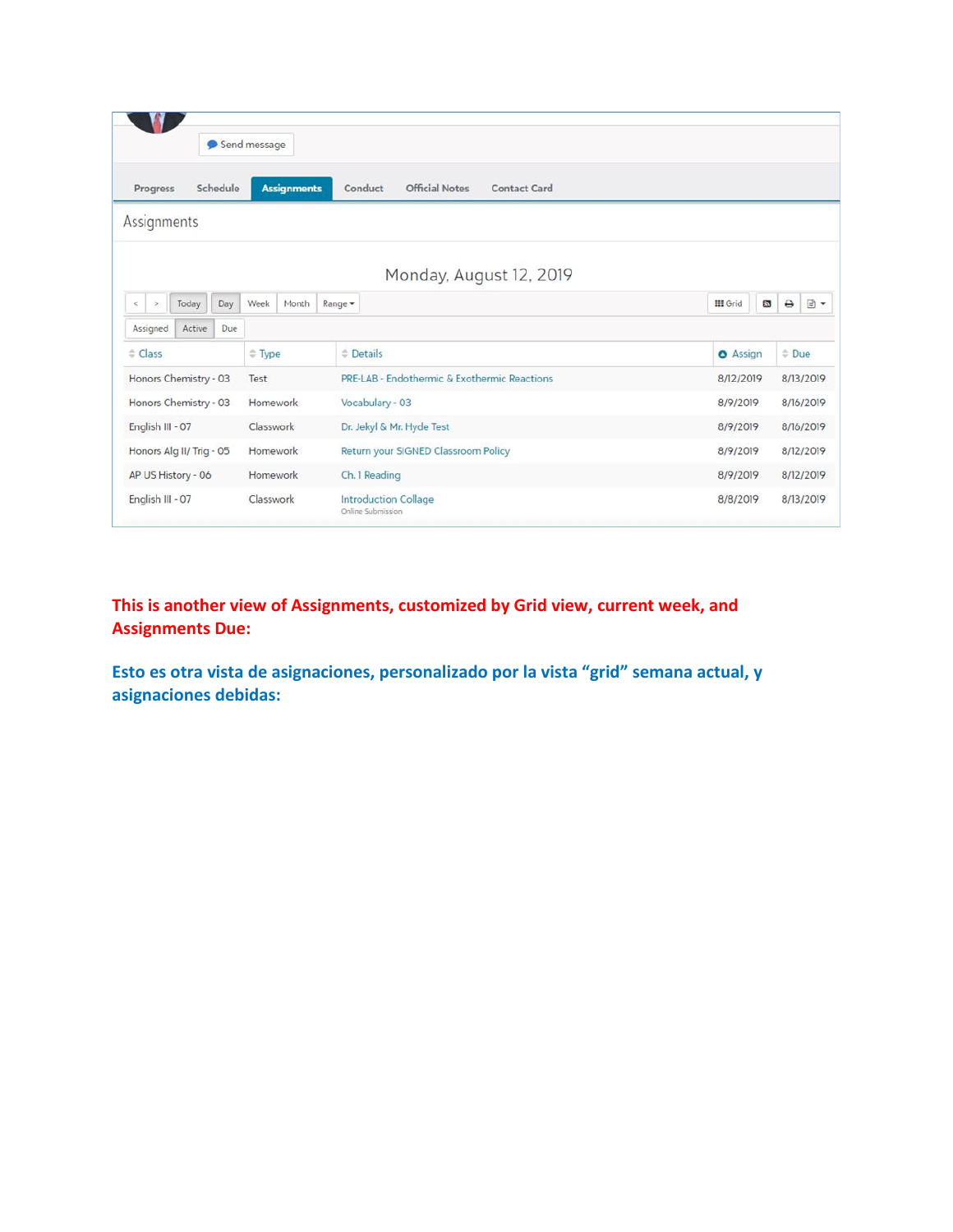|                                       |                                                                                                                                    |                                                                                                                                | Aug 11 - 17, 2019                                                                                                           |                                                                                                                |                                                                                                |                                                                                                                                |
|---------------------------------------|------------------------------------------------------------------------------------------------------------------------------------|--------------------------------------------------------------------------------------------------------------------------------|-----------------------------------------------------------------------------------------------------------------------------|----------------------------------------------------------------------------------------------------------------|------------------------------------------------------------------------------------------------|--------------------------------------------------------------------------------------------------------------------------------|
| Today<br>$\geq$<br>Assigned<br>Active | Day<br>Week<br>Month<br>Due                                                                                                        |                                                                                                                                |                                                                                                                             |                                                                                                                | 三 List                                                                                         | ₿<br>$\Rightarrow$<br>$\mathbb{Z}$                                                                                             |
| <b>Sun 8/11</b>                       | <b>Mon 8/12</b>                                                                                                                    | <b>Tue 8/13</b>                                                                                                                | <b>Wed 8/14</b>                                                                                                             | Thu 8/15                                                                                                       | Fri 8/16                                                                                       | Sat 8/17                                                                                                                       |
|                                       | AT HOME Classroom<br>Policy Quiz Due<br>Monday 8/12<br>Honors Alg II/ Trig -<br>05<br>Due: Mon. Aug 12<br>Assigned: Thu, Aug<br>08 | Introduction Collage<br>English III - 07<br>Online Submission<br>Due: Tue, Aug 13<br>Assigned: Thu, Aug<br>08                  | Ch. 1 Test<br>AP US History - 06<br>Due: Wed. Aug 14<br>Assigned: Wed, Aug.<br>14                                           | Elements, Symbols &<br>Names<br>Honors Chemistry -<br>03<br>Due: Thu, Aug 15<br>Assigned: Thu, Aug<br>08       | Problem Set Due<br>Honors Alg II/ Trig -<br>05<br>Due: Fri, Aug 16<br>Assigned: Thu, Aug<br>08 | Application to study<br>and Classroom<br>behavior.<br>Honors Alg II/ Trig -<br>05<br>Due: Sat, Aug 17<br>Assigned: Sat, Aug 17 |
|                                       | AT HOME Intro to<br>MyOpenMath due<br>Monday 8/12<br>Honors Alg II/ Trig -<br>05<br>Due: Mon, Aug 12<br>Assigned: Thu, Aug<br>08   | Catholic Mass Paper<br>R3-Church History -<br>02<br>Online Submission<br>Due: Tue, Aug 13<br>Assigned: Wed, Aug.<br>07         | St. Jerome Quiz II<br>Post-Classical Latin<br>Literature - 08<br>Assessment<br>Due: Wed, Aug 14<br>Assigned: Wed, Aug<br>07 | TEST - Elements<br>Symbols, & Names 1<br>Honors Chemistry -<br>03<br>Due: Thu, Aug 15<br>Assigned: Thu, Aug 15 | Dr. Jekyl & Mr. Hyde<br>Test<br>English III - 07<br>Due: Fri, Aug 16<br>Assigned: Fri, Aug 09  |                                                                                                                                |
|                                       | Who Am I?<br>Presentation<br>R3-Church History -<br>02<br>Online Submission<br>Due: Mon. Aug 12<br>Assigned: Wed, Aug<br>07        | TEST - Elements.<br>Symbols, & Names 2<br>Honors Chemistry -<br>03<br>Due: Tue, Aug 13<br>Assigned: Tue, Aug 13                |                                                                                                                             | Ch. 1 SAQ<br>AP US History - 06<br>Due: Thu, Aug 15<br>Assigned: Thu, Aug 15                                   | Vocabulary - 03<br>Honors Chemistry -<br>03<br>Due: Fri, Aug 16<br>Assigned: Fri, Aug 09       |                                                                                                                                |
|                                       | Ch. 1 Discussion<br>Questions<br>AP US History - 06<br>Online Submission<br>Due: Mon. Aug 12<br>Assigned: Thu, Aug<br>08           | PRE-LAB - Endothermic<br>& Exothermic<br>Reactions<br>Honors Chemistry -<br>03<br>Due: Tue, Aug 13<br>Assigned: Mon, Aug<br>12 |                                                                                                                             | FR 1.1<br>English III - 07<br>Due: Thu. Aug 15<br>Assigned: Mon, Aug<br>12 <sup>°</sup>                        | TEST - Vocabulary 03<br>Honors Chemistry -<br>03<br>Due: Fri. Aug 16<br>Assigned: Fri, Aug 16  |                                                                                                                                |
|                                       | Ch. 1 Reading<br>AP US History - 06<br>Due: Mon. Aug 12<br>Assigned: Fri. Aug 09                                                   | 2.4 Homework #1<br>Honors Alg II/ Trig -<br>05<br>Due: Tue, Aug 13<br>Assigned: Mon, Aug.                                      |                                                                                                                             | Voc 1<br>Post-Classical Latin<br>Literature - 08<br>Assessment<br>Due: Thu, Aug 15<br>Anglewood, Mad. A.       |                                                                                                |                                                                                                                                |

For a guided tour of the tools and features available in this site, click on your name in the upper right corner, then select "Getting Started" from the menu.

Para un tour guiada de las herramientas y posibilidades disponibles del sitio, haga Click en su nombre en la esquina superior derecha, y selecione "Getting Started" del menú de opciones.